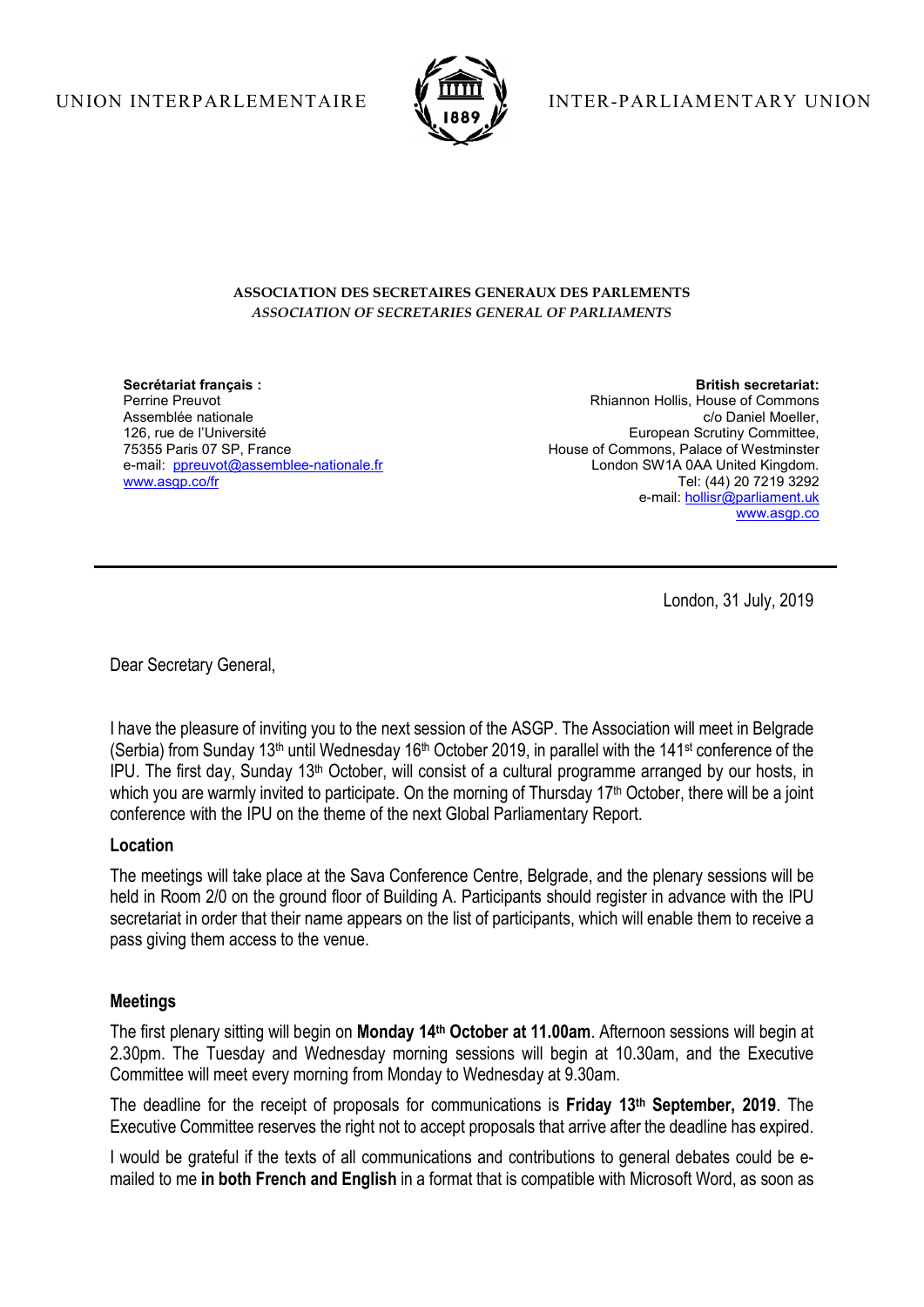possible, and in any case before Friday 20<sup>th</sup> September, in order that they can be made available on our website. I draw your attention to the decision of the Executive Committee, made during the 2016 session in Geneva, that any text submitted after the expiry of the deadline is likely to be postponed until a subsequent session, or published on the internet without a presentation being made.

A joint meeting of the ASGP and the IPU will be organised on Thursday 17th October, from 11am to 1pm, on the topic of the next global Parliamentary report.

During the session, you are asked to consult the texts of communications and contributions via the website on your tablet or computer. In line with decisions taken by the IPU for environmental and cost reasons, no paper copies will be produced.

Following guidelines set down by the Executive Committee, members making a communication are asked to restrict their spoken remarks to a maximum of ten minutes in order to allow sufficient time for questions. Contributions to general debates are limited to five minutes, and any member intending simply to read the text of a published contribution may not be called if time is short.

## **Interpretation**

Interpretation will be provided in English and French and, thanks to the support of the Association of Secretaries General of Arab Parliaments, in Arabic, too.

Any member wishing to pay separately for interpretation in an additional language must ensure, several weeks before the start of the session, that it will be possible to reserve a supplementary cabin for their interpreter. If you wish to arrange this, please let me know, and I will put you in touch with the IPU secretariat who can arrange for the reservation of a cabin, if available. Reservations attract a fee which must be paid by the member Parliament concerned.

I should also note that any interpreters recruited by members must be fully trained and suitably qualified professional interpreters. Any interpreters must present themselves in Belgrade and make themselves known to the ASGP secretariat on Saturday 12 October 2019. They must also make contact on the first day of the session with the official interpreters of the ASGP, no later than half an hour before the beginning of the session, in order to ensure the smooth working of the interpretation relays.

I and my colleagues would be most grateful for the assistance of ASGP members in respecting these guidelines, so as to ensure a smooth and high quality interpretation service for all debates.

### **Attendance**

I would be very grateful if you could let Daniel Moeller know, before the session, of any changes that you would like to appear in the list of members. New secretaries general are requested to fill out the attached membership form. Daniel can be contacted via moellerd@parliament.uk

If you would like to be represented by one of your colleagues at the session, in line with the rules of the Association, please notify us in advance by means of a letter addressed to Mr Philippe SCHWAB, President of the ASGP. The letter should mention the name of the person who will substitute for you. The letter can be sent via fax or e-mail should you prefer.

### Handbook of ASGP members

The National Assembly of Kuwait very generously provided all members at the Doha session of the ASGP with the second edition of the handbook they have produced. It contains details and photographs of all ASGP members. It is the responsibility of each ASGP member to make sure that his or her details in the